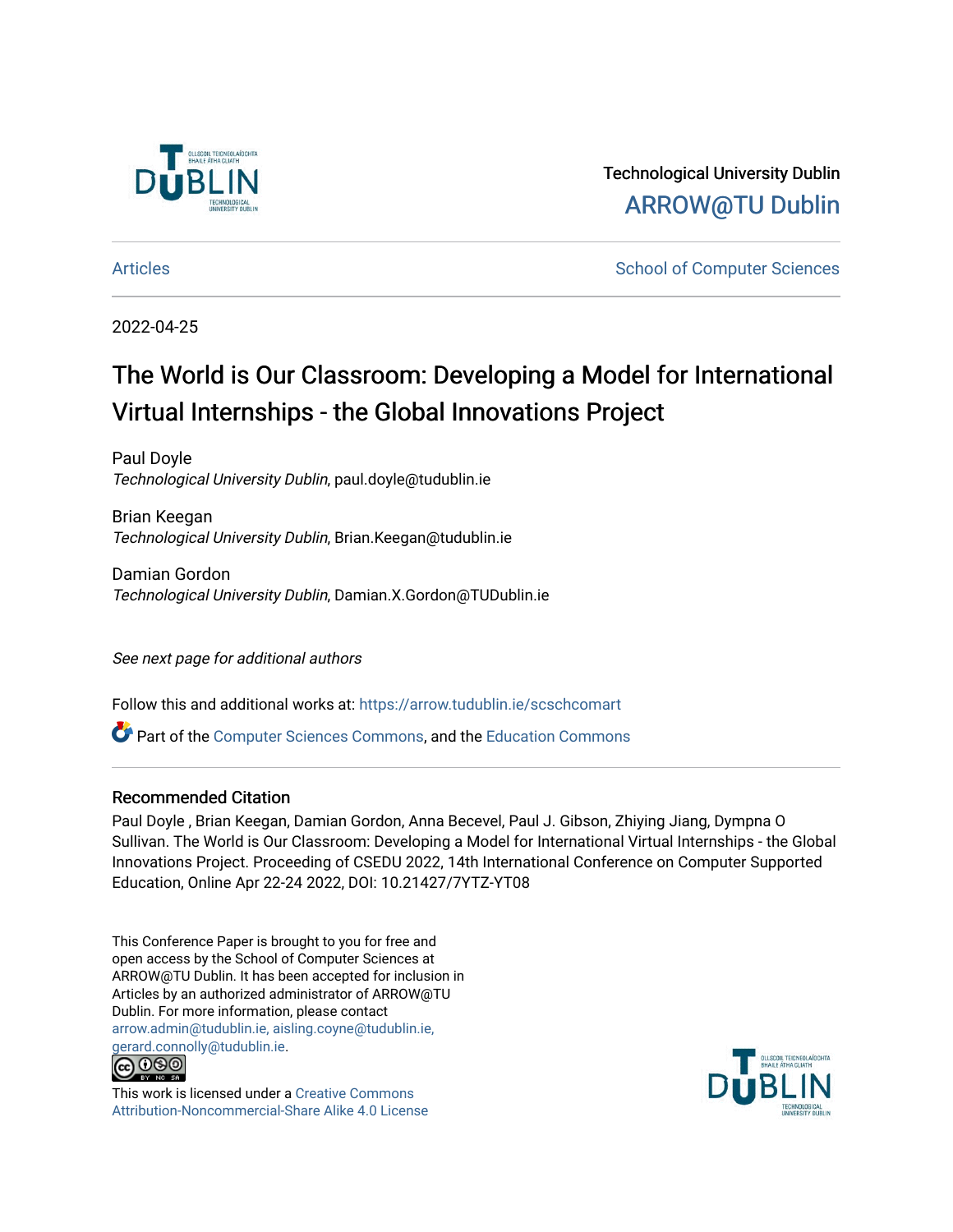# Authors

Paul Doyle, Brian Keegan, Damian Gordon, Anna Becevel, Paul J. Gibson, Zhiying Jiang PhD, and Dympna O'Sullivan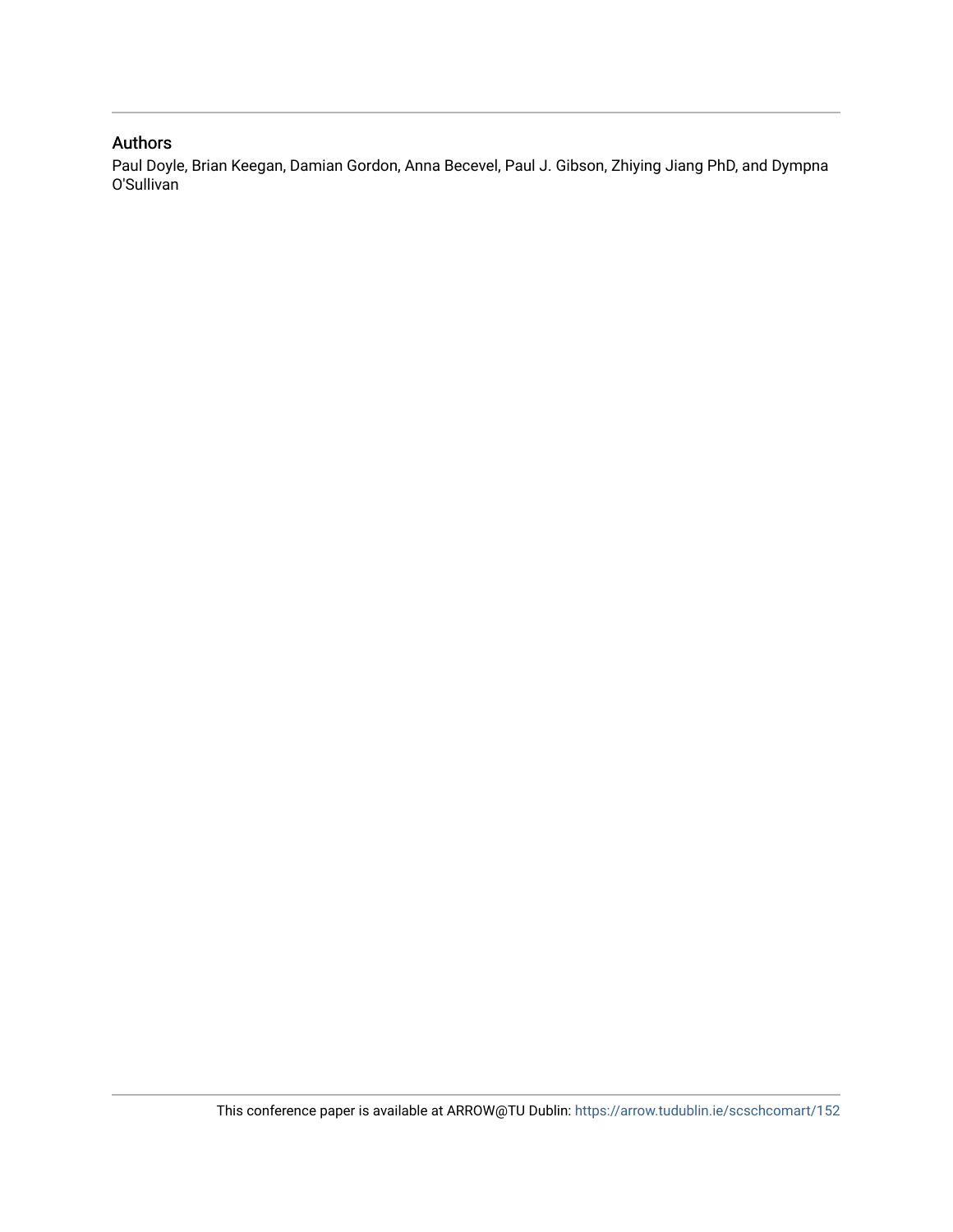# **The World is Our Classroom: Developing a Model for International Virtual Internships - the Global Innovations Project**

Paul Doyle<sup>1</sup> <sup>Da</sup>, Brian Keegan<sup>1</sup> <sup>D</sup>b, Damian Gordon<sup>1</sup> <sup>Dc</sup>, Anna Becevel<sup>1</sup> <sup>Dd</sup>, Paul J. Gibson<sup>2</sup> De, Zhiying Jiang<sup>2</sup> **D**fand Dympna O Sullivan<sup>1</sup> Dg

*<sup>1</sup>Applied Social Computing Network Group, School of Computer Science, Technological University Dublin, Dublin, Ireland <sup>2</sup>Department of Computer Science, Telecom Sud Paris, Institute Mines Telecom Paris, France* 

*<sup>3</sup>College of Information Science and Technology, Beijing University of Chemical Technology, Beijing, China* 

*{paul.doyle, brian.x.keegan, damian.x.gordon, anna.becevel, dympna.osullivan}@tudublin.ie, paul.gibson@telecomsudparis.eu, jiangzy@mail.buct.edu.cn* 

Keywords: Computer Science Education, Virtual and Remote Internships

Abstract: In the aftermath of COVID-19, remote working has become the norm, and graduates now need an even wider range of skills, which traditional classrooms and internships do not always provide. Working in multiple time zones, within global multi-cultural teams, and only ever meeting colleagues through online technology are just some of the challenges, which require a new type of global graduate. Transversal skills including leadership, collaboration, innovation, digital, green, organization and communication skills are critical. The disruption from COVID-19 also presents unprecedented opportunities to develop more inclusive approaches to internships and international experiences, to level the playing field for students with special needs, from underrepresented groups or with caring commitments. In this position paper, we present a new Global Innovation internship model that has the aim of allowing students to complete technology internships and projects by working together virtually on real world challenges, guided by experienced industry and academic mentors. The model is being developed as part of an Erasmus+ funded project, and the partnership includes seven Higher Education Institutions from six different countries around the world. This position paper describes the design and development of a pilot programme of the Global Innovations internship model.

> professions before formally entering them. Internships have become commonplace in higher education and are often an embedded part of computing programmes. Internships usually take the form of supervised introductory career opportunities provided in partnership between academic institutions and professional organizations. Internships provide significant benefits for employers, academic institutions and students. Graduate recruiters use internships as a means of

# 1 INTRODUCTION

An internship is a work experience offered by an organization for a limited period of time. Internships are pedagogically founded upon experiential learning, where the learner actively creates "knowledge through direct experience that is meaningful to the student with guided reflection and analysis" (Klob, 1984). They provide opportunities through which students experience their chosen

 $\overline{a}$ 

a https://orcid.org/ 0000-0003-3877-7432

**b** https://orcid.org/0000-0003-0445-108X

c**D** https://orcid.org/ 0000-0002-3875-4065

d https://orcid.org/ 0000-0001-7704-8975

e https://orcid.org/ 0000-0003-0474-0666

f https://orcid.org/0000-0001- 8840-7056 g https://orcid.org/0000-0003-2841-9738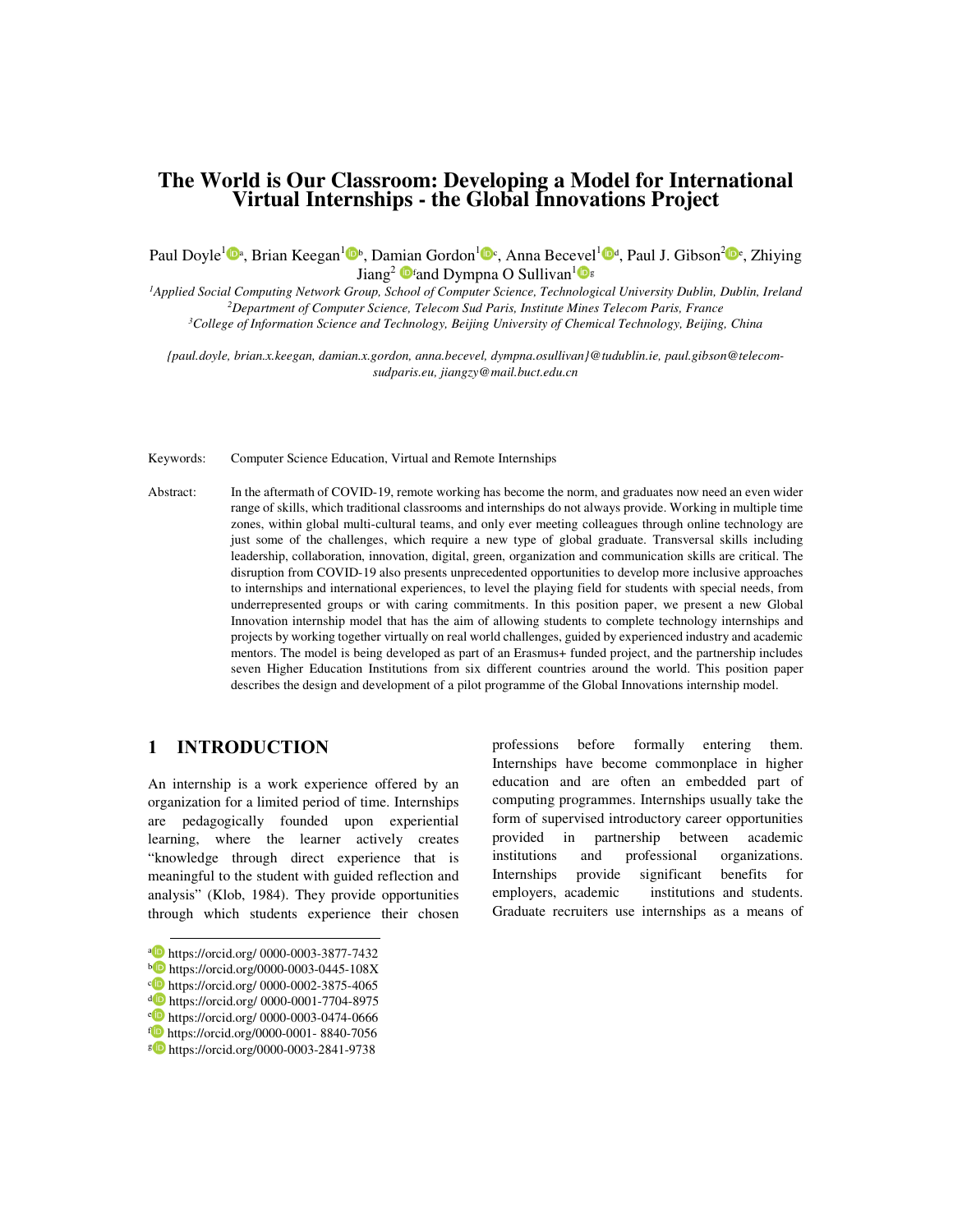developing future talent pipelines, bringing innovation and new ideas into their organizations as well as giving students a real sense of what is involved in working in a particular company or sector of industry. Academic institutions can use internships to forge collaborative relationships with industry, to gain an insight into contemporary industry practices with knock-on positive impacts on teaching. Students who return from internships are often better prepared to take on larger pieces of work such as dissertations. From a student perspective, they afford the opportunity to engage in the practical application of theories learned in the classroom, to reinforce technical competencies and allow for development of other skills including communication, teamwork, time management and interpersonal skills. Internships are proven differentiators with students who have completed them having a significant advantage on graduation (Aasir, 2018, Eyler 2009, Silva, 2018).

 The COVID-19 pandemic precipitated a shift to remote working and remote learning worldwide. Unfortunately, many internship opportunities were cancelled or had changes made to the internship scope. In many computing programmes, students completed online or virtual internships. Virtual internships predate the pandemic. One of the first reported virtual internships in the literature is by Cheney in 2008 (Cheney, 2008), where students undertook a virtual internship that facilitated the development of technology skills. Others have worked to incorporate virtual internships into MOOC programmes (Pillutla, 2019). Advantages of virtual internships are increased access to a more diverse and geographically wider talent pool from an employer point of view. From a student perspective, a virtual internship can build the skills necessary for remote work, for example digital literacy and digital professionalism, telecommunication, self-discipline, and independence. Recent findings have also shown that students on virtual internships had more access to senior staff within organizations - traditionally, only those interns at head office locations had the opportunity to engage with the most senior leaders. However, in travelling less, senior leaders could commit to the sessions such as inductions, virtual coffees, and networking sessions (Woo, 2021, Collings, 2021).

In this position paper, we describe the design and development of a new model of virtual internships. The Global Innovations (GI) internship model aims to allow students to complete computing internships by working together virtually in international teams on real world challenges guided by experienced industry mentors and academic mentors. The model is being developed as part of an Erasmus+ project and the partnership includes seven higher education institutions from six different countries (Ireland, France, Sweden, Slovenia, China, South Korea), industry professionals and remote learning experts. The model aims to address the challenges posed to the traditional internship model during COVID-19, to develop a shared understanding beyond national borders and to design innovative curricula to create graduates that are not only capable of adapting to hybrid and online workplaces and situations, but that were specifically trained to work within it. The ultimate aim of the research will produce an open and comprehensive toolkit for the implementation of remote and hybrid internships including a set of guidelines, training materials and reusable artefacts (e.g. resources to support recruitment, onboarding, professional development, and checklists for industry and academic mentors).

In the next section, we provide context on the importance of internship programmes, the pedagogical approaches that underpin them and discuss the emergence of virtual internships. In Section 3 we outline the GI internship model and describe the design and development of a pilot implementation of the programme. We conclude in Section 4 with a description of insights, recommendations, and challenges in delivering such a programme.

# **2 BACKGROUND**

Internships are based around the concept of 'experiential learning', an engaged learning process whereby students "learn by doing" and by reflecting on the experience (Klob, 1984**)**. The pedagogy of learning through experience originated in the 19th century (Champagne, 2006, Furco 2004). In (Klob, 2001), Kolb, et al provided an explanation of the Experiential Learning Theory (ELT) - "ELT emphasises the central role that experience plays in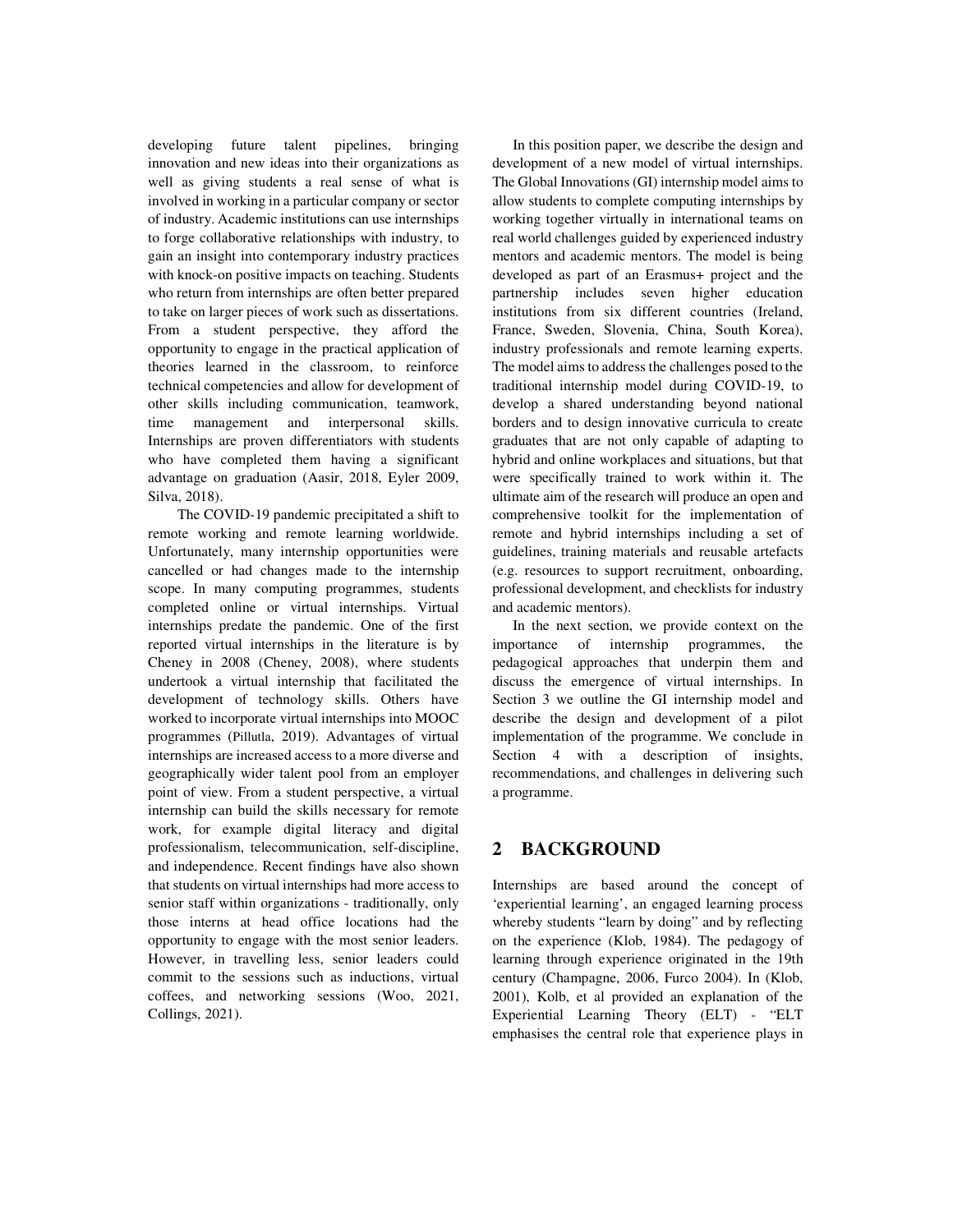the learning process, an emphasis that distinguishes ELT from other learning theories. The term "experiential" is used therefore to differentiate ELT both from cognitive learning theories, which tend to emphasise cognition over affect, and behavioural learning theories that deny any role for subjective experience in the learning process".

The introduction of experiential learning as a pedagogy challenged previous academic theories. It challenged the "cognitive style" of "teaching through lecturing" that was and still is prevalent in academic classrooms (Furco 2002). It also challenged the "onedirectional" method of teaching and learning and raised questions about the role of academic institutions in student's learning process while on internship. The literature reveals several important considerations in the development of any internship programme: Firstly, the work environment is often substantially different from what the students are taught or what they experience in the classroom (Trede, 2013). Second, academic institutions must prepare the students for the internship work environment (D'Abate, 2009). Third, although there is no direct transfer of knowledge from the teacher to the students in most internship courses, the academic institution should take an active role in the learning process, for example through a mentoring process. Internship programs should coordinate with the industry internship sites to manage this mentoring process and thus facilitate the learning process (Trede, 2013). Finally, experiential learning should complement and enhance learning that takes place in the classroom (Morris, 2020).

As a result of the COVID-19 pandemic, working remotely is now mainstream and has also given rise to an increase in remote internships (Jeske, 2020). Before the pandemic, growth in online education, advancements in remote-work technologies, diversity of the workforce, and the need for flexibility in location and time were key drivers of remote internships (Jeske, 2019, Khushwant, 2021). Virtual internships resemble traditional internships in most aspects, except that communication takes place via messaging services or interactive software communication. The literature identifies much work on successful virtual internship programmes (Woo, 2021, D'Abate, 2009, Khushwant 2021), but also outlines a number of common challenges associated with virtual internships. A key challenge is the

authenticity of the experience in simulating professional workplaces. The use of mentorship to provide the guidance necessary for interns to make meaningful connections between professional knowledge elements is vital to overcome this challenge. Furthermore, mentors need to be available to engage with virtual interns on a regular basis to foster engagement and prevent drop-out in an online environment. Other skills such as interpersonal communication, cultural understanding of how to relate to individuals from different cultures, time and performance management needed to organise meetings across time zones are critical in the online environment and interns need guidance on these aspects (Jeske, 2016). Careful preparation and planning are also required to enable virtual interns to manage their work effectively (and possibly entirely independently). In the absence of everyday interactions, the materials, instructions, and task descriptions need to be well prepared (Jeske, 2017). The provision of opportunities for interns to work collaboratively on projects in an online environment is a key requirement for preparing students for online or hybrid workplaces post-graduation and should be provided by industry partners (Gill, 2020).

Our work on developing the GI internship model aims to tackle these challenges. In the next section we provide an overview of the GI internship model and describe our approach and the design and development of a pilot implementation of the model.

# **2 APPROACH**

The GI internship model is focused on simulation of an industry-based internship experience for students in computing and other technology-based disciplines. The GI internship is run within existing validated academic internship modules at each partner institution to ensure a valid learning environment for students is achieved, and to ensure an assessment model consistent with traditional internships is performed. It borrows essential traits from both academic project-based modules, and industry-based internships. The GI internship is also designed to buffer students from the recent fluctuations of the industry-based internship environment that were evident in the first two years of the recent COVID-19 pandemic where technology-based companies have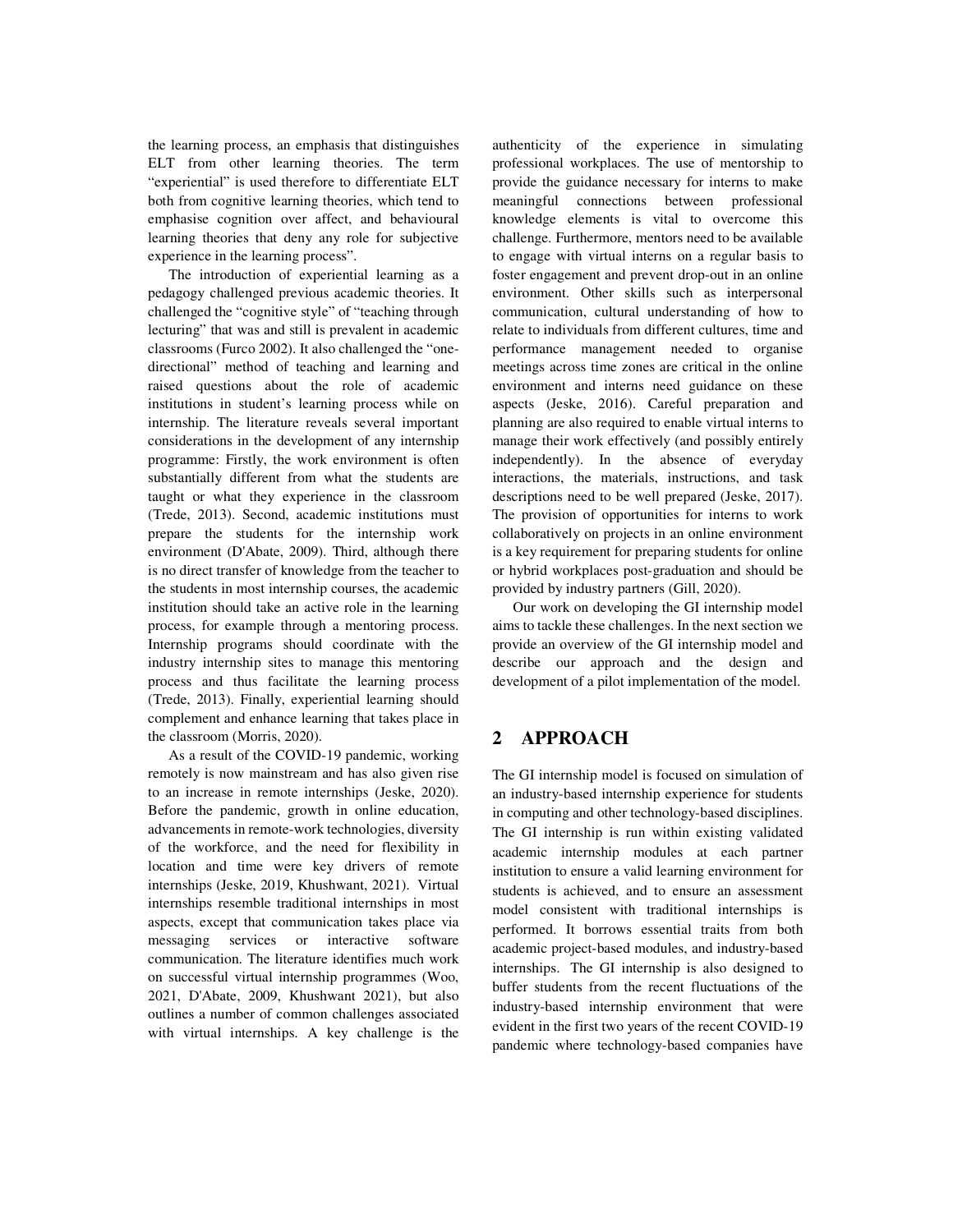been forced to undergo rapid transformations in their work structures and cultures. These transformations include the requirement for establishing a remote working culture, reliance on video conferencing for meetings, an increase in use of non-verbal digital based collaboration, and increased emphasis on chat applications and other social media platforms for social interaction. As a by-product of these transformations, some of the key advantages of the industry-based internship model are potentially under threat, such as the establishing of professional rolemodels within the work environment, the creation of social contacts and the development of work based social norms. Our research in developing the GI internship model has the following aims:

- 1. To design a virtual internship which simulates a collaborative environment where students work on an industry project, but with additional academic support to help create graduates that are capable of adapting to hybrid and online workplaces and situation.
- 2. To construct an inclusive, multicultural, international, and entrepreneurial experience for students through our collaboration with European and Asian universities.
- 3. To upskill academic and industry mentors to ensure the successful implementation of the virtual internship program.
- 4. To produce an open toolkit for the implementation of remote and hybrid internships including a set of guidelines, training materials and reusable artefacts.

#### **3.1 GI Project Phases**

The GI internship model will be developed as part of an Erasmus+ project over a two-year period. The project has four distinct but overlapping phases as shown in Figure 1. The initial phase is the pilot phase which will be run for 6 months to obtain real-world data of a simulated virtual internship including an understanding of required upskilling for industry and academic stakeholders, while the second phase focuses on evaluation of the pilot against the project aims. The third phase will take the combined learning of the pilot, prior experience of each of the partner universities running similar modules, and a review of the literature to ensure a pedagogically sound module is created. The final phase focuses on the implementation of the model across multiple<br>universities in order to develop a shared universities in order to understanding of virtual and hybrid internships beyond national borders and to ensue that the model can be successfully operationalised.

#### **3.2 The Pilot in Context**

The GI pilot provides an early opportunity within the project to evaluate how the project aims may be best achieved. In the creation of a virtual internship, a start-up company model was the most feasible type of business environment which could be best simulated.



Figure 1. Global Innovations project phases.

While a typical SME will have established and existing employees within a company to help mentor and act as role models for interns, start-ups are often formed with minimal hierarchy and with limited support structure, procedures and access to senior resources. The core ethos of the project is that it must operate as a new startup company with a specific technology-based project to focus on. All aspects of the start-up will be run like a business under the direction of the managing director (MD) who will be appointed from industry but who will have limited contact hours with the students. The MD will be recruited based on their experience in business development within small start-up companies and will be the primary point of contact for the students on internship. The MD will also oversee an academic staff member appointed as a consulting chief technical officer (CTO), and a staff officer from an Industry Engagement Office who will act as a business development manager (BDO). These three roles will be the core of the start-up company. Students will be recruited from standard internship programmes. The BDO will secure access to support services for the team, including access to industry consultants in the areas of project management, marketing, business development, human resources, and staff training. The MD, with the support of the CTO and BDO, will control the use of all services and resources.

 The GI internship team will simulate the work environment of a new company which has limited resources, but with the added benefit of academic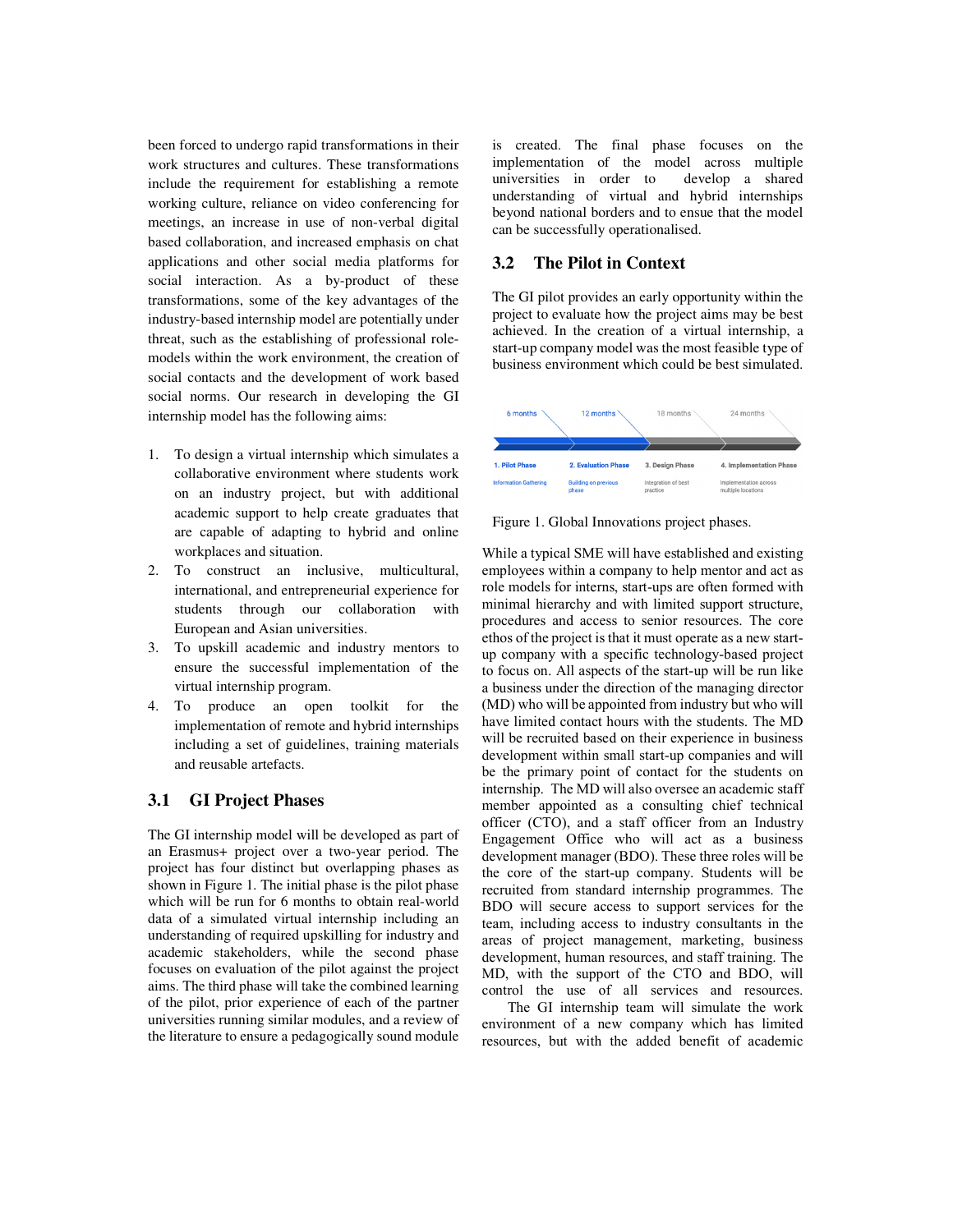scaffolding. This scaffolding will be in the form of academic mentors who act as experts in the project domain and the creation of a structured internship plan for the students to follow which will focus on developmental workshops and professional training to help students develop the core skills required to achieve the learning outcomes of an internship. Using a start-up model, a company culture is created where the team takes more direct responsibility and ownership for the work they are undertaking. This culture is developed by establishing a client for the project who has a specific requirement in mind, and who will meet with the team to provide input and feedback regarding the progress being made. The concept of academic grading is removed from the project deliverable as the output should be client facing. Grading within the internship is performed in the same way as other internships and is performed separately using our internship support structure and reflective assessment methodology.

 The GI team is treated like any other company involved in an academic internship programme. The scaffolding approach ensures that the students work within a diverse team environment, which is multicultural, international and multidisciplinary. This is achieved through our recruitment process which requires students to interview for the position from multiple schools, and multiple international partners, and via a process, where students are split into two groups, which will rotate between working online and onsite at a campus incubation location.

### **3.2 The Pilot Design Methodology Context**

The start-up company will include several key roles designed to establish a company environment and to ensure that there are sufficient support structures to facilitate the student learning environment. The MD, appointed from industry, will have between 6-9 contact hours with the team each, and will perform the basic management duties for the internship groups, structuring the work activities of the team. The CTO will be appointed from the academic staff to act as a discipline technology expert to provide high-level guidance and input as the teams explore technology solutions. The DBO role is run by our Industry engagement officer who will work with companies that support start-up companies and facilitate the team by providing access to workshops, training and services designed to support an entrepreneurial business in its early stage of development. A structure will also be developed for the internship to ensure that the learning outcomes of the internship module are achieved.

With the basic structure of the start-up company defined in Figure 2, the following process was followed to develop and assess the pilot programme.

#### **3.3.1 Recruitment**

The business focus of the company will be on a technology-based project sourced from a nongovernmental organization (NGO), Charity or organization focused on supporting the United Nations Sustainable Development Goals (SDG's).



Figure 2. Global Innovations internship pilot company structure.

For the pilot, the client will be a research group with a focus on applied and socially responsible technology within the university who proposed a project on smart energy conservation. For future projects, an Expression of Interest (EOI) will be issued, seeking input from the wider community. Once a project brief is finalized, the company engages with the internship process of the university to interview and select students to work within the Gl team as per standard internship recruitment procedure. Students will be interviewed with a view to the roles within the team they will occupy. The interview process will assess the students in terms of software design and development skills, analytic skills, knowledge of business process, communication and leadership skills.

#### **3.3.2 Team Development**

An essential element in the creation of an internship environment is the securing of resources from industry and the business development agencies to provide industry engagement opportunities for the newly formed team. These services include accessing national agencies support programmes such as Enterprise Ireland and the academic incubation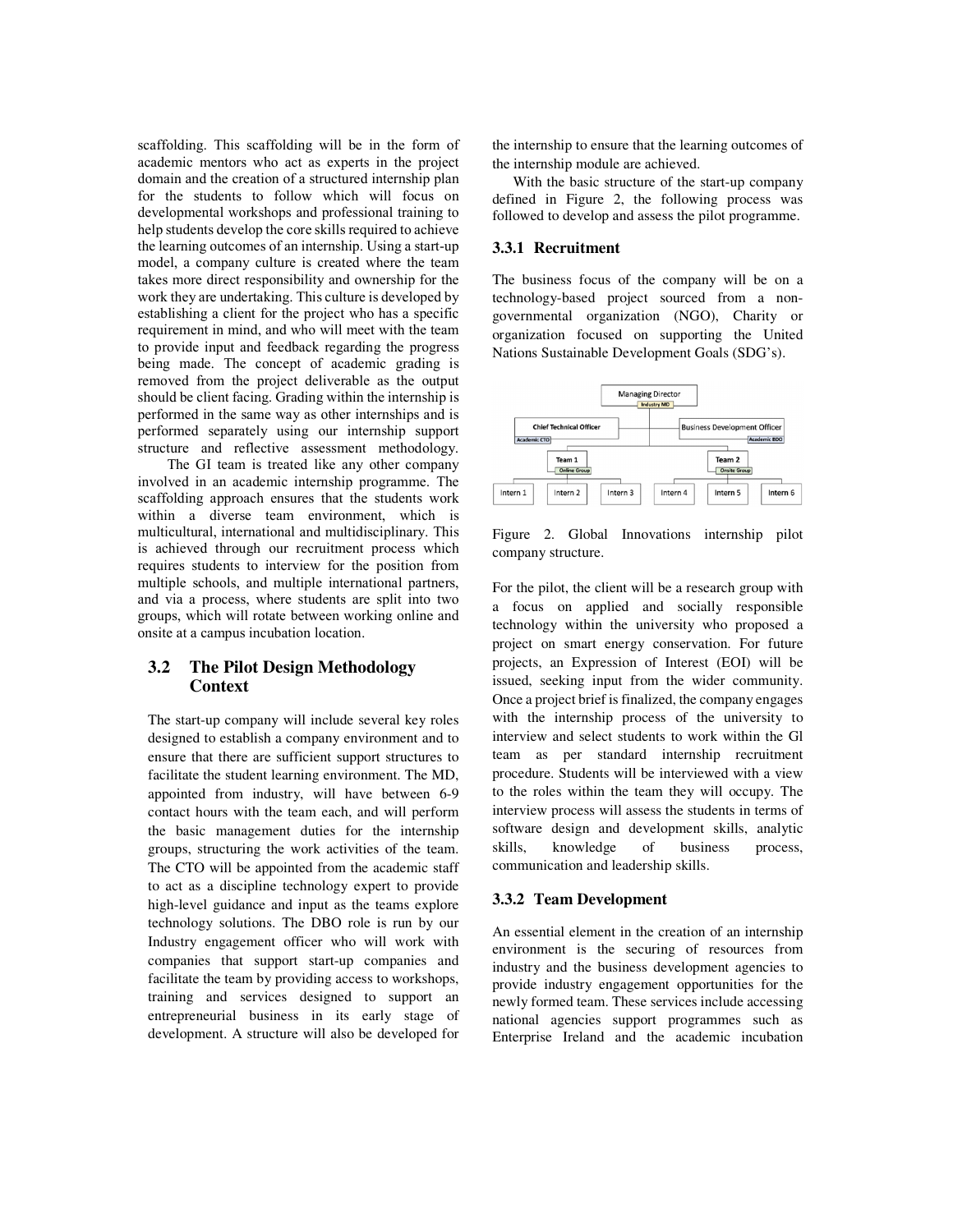centres within the university, which are specifically designed to support and advise small start-up companies. Additional resources are provided in the form of specified and limited hours of consultancy from our university industry partners. The MD of the start-up will work to ensure that these limited industry resources are used effectively to support the students and provide access to experts in the field of human resources, software development, software testing, project management and business development. Additional academic sources from within the university will be used to provide targeted workshops to help develop both transversal skills such as design thinking, problem solving, teambuilding, and goal setting, in additional to more general technical skills such as understanding ethics within technology, data privacy, followed by more targeted technology seminars directly relevant to the project being developed.

#### **3.3.3 Assessment**

The pilot will be assessed to determine how well it met the project aims and objectives and to understand how it might be developed for deployment across the European and Asian project partners. Different forms of assessment will be used to help determine the strengths and weaknesses of the pilot, allowing for the assessment to be considered from different perspectives. A specific strength of the pilot model is that the assessment of the students will be done in parallel with and using the same assessment approach by the internship academic coordinator. This provides an independent and external analysis of how the students performed with respect to achieving the learning outcomes compared to standard internships. A second and equally independent assessment of the pilot will be performed by one of our European university partners who are not involved in the development or running of the pilot. This assessment will probe into the cost of the internship model, the structure of the company and how it performed, and review methods of improving the overall experience of the internships itself.

# **4 CONCLUSIONS**

The merits of internships are well known and proven differentiators which offer significant advantages to students who undertake them. This position paper

presents a model for the implementation of a virtual internship which not only replicates a complete work environment but provides additional academic scaffolding support structures to help create graduates that can adapt to hybrid and online workplaces and situations.

 The GI internship model strives to create a collaborative internship environment based on industry best practice, models of experiential learning but with greater academic support. The model identifies and addresses the challenges associated with virtual internships such as the authenticity of the experience and access to industry role-models and experts. The environment promotes interculturalism by design and fosters an entrepreneurial experience. A start-up company is seen as favourable for the model due to its minimal hierarchy and limited support structure. The start-up company include several key roles designed to establish a company environment and to ensure that there are sufficient support structures to facilitate the student learning environment. This provides a uniform experience and facilitates student access to experts and core staff.

 The model is seamlessly integrated within an existing validated academic internship modules . The approach will buffer students from recent fluctuations in industry-based internship environments caused by COVID-19 and a move towards remote and hybrid workplaces, offering safeguards over the environment and the student experience. The model offers unique support mechanisms via academic expertise which provides scaffolding not seen in traditional internships. This support is implemented by means of targeted workshops and training to develop core skills. Training is not assessed but instead used to develop a culture of engagement and problem solving for the client. Reflective assessment is used to determine the success of the students' performance and learning experience. Students work in groups and utilise a blended work environment including both online and onsite activities.

 The ongoing pilot will be assessed to determine how well it met its aims and objectives and to understand how it might be developed in the future to run across multiple universities in Europe and Asia. This will involve detailed interviews with the participating students, industry and academic stakeholders. A particular focus will be on the upskilling requirements of academic and industry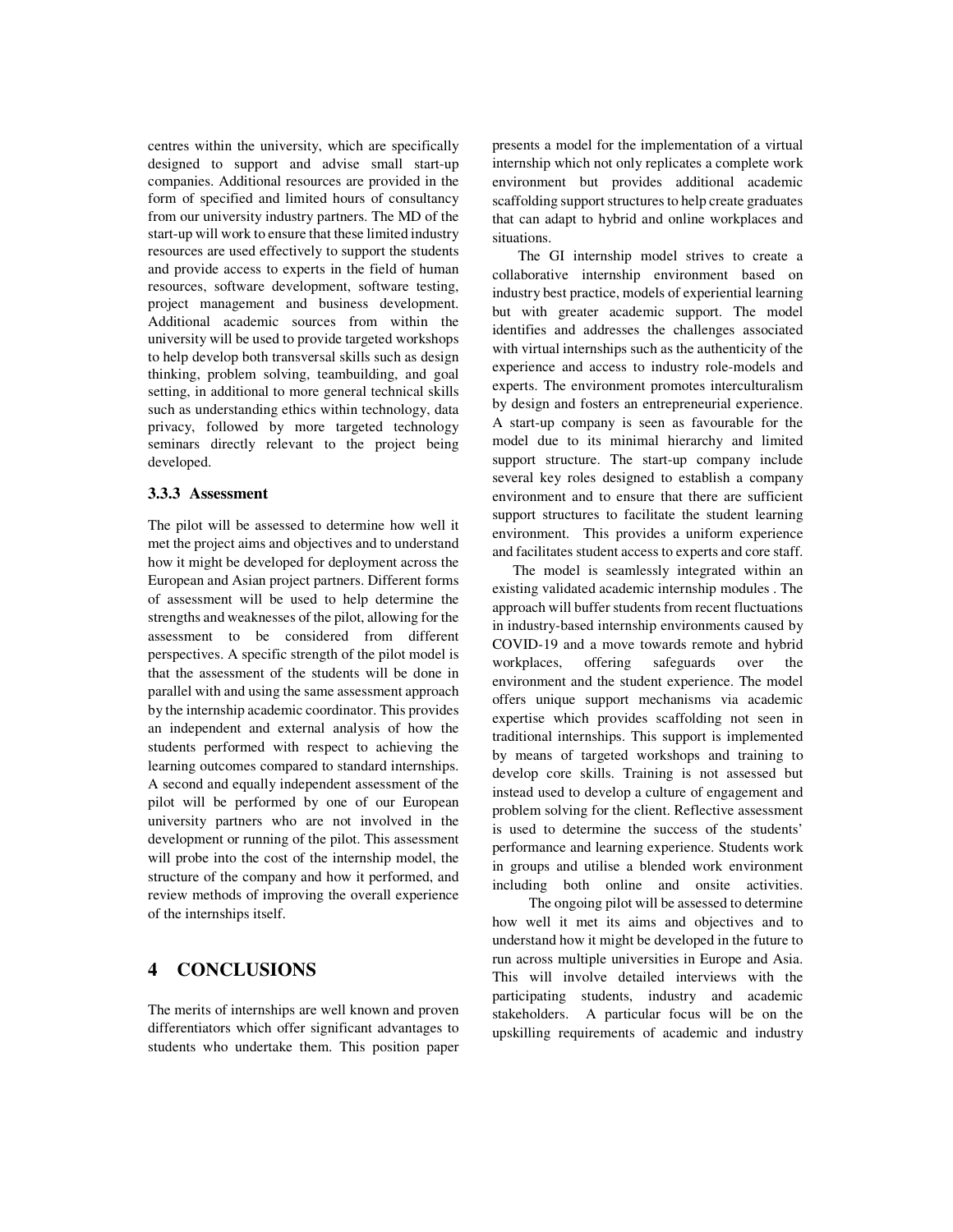stakeholders to determine specific training needs. A second and independent assessment of the pilot will be performed by a European university partner not involved in the development or running of the pilot. This assessment will probe more into the cost of the internship model for academic and industry organizations, an analysis the internship company performed, and review methods of improving the overall experience of the internships itself. The research will produce an open and comprehensive toolkit for the implementation of remote and hybrid internships including a set of guidelines, training materials and reusable artefacts (e.g. resources to support recruitment, onboarding, professional development and assessment).

#### **ACKNOWLEDGEMENTS**

The Global Innovation Teams project (Agreement number: 2021-1-IE02-Ka220-HED-000023212) is co-funded by the Erasmus+ Programme of the European Union. The European Commission's support for the production of this publication does not constitute an endorsement of the contents, which reflect the views only of the authors, and the Commission cannot be held responsible for any use which may be made of the information contained therein.

#### **REFERENCES**

- Kolb, DA. (1984). *Experiential Learning: Experience as the Source of Learning and Development*, Prentice-Hall, Englewood Cliffs, New Jersey, NJ.
- Aasir A,, Arshad Khushi M. (2018). Understanding the Role of Internship as an Activity Based Learning: A Case Study. *Journal of Education and Educational Development*, Vol 5, 2, 92-106
- Eyler, J. (2009). The power of experiential education, *Liberal Education*, Vol. 95. 4, pp. 24-31.
- Silva. P., Lopes, B., Costa, M., Melo, AI., Paiva Dias Dias, G., Brito, E., Seabra, D., (2018). The million-dollar question: can internships boost employment?", *Studies in Higher Education,* Vol. 43, 1, 2-21, doi: 10.1080/03075079.2016.1144181.
- Cheney, PW. (2008) Constructivist learning environments: Students' perceptions of a technology skills virtual internship. *Ph.D. thesis*, University of Virginia.
- Pillutla, R.S., Choppella, L.M.S.V., Jesrani, A., Raman P., Raghu Reddy, Y. "Towards Massively Open Online Virtual Internships in Computing Education," 2019 IEEE Tenth International Conference on Technology for Education, 2019, pp. 90-93.
- Woo, C., Teng, C., Boon, R., Lim, T., Wai, D., Chow, S., Narayanasamy, S., Hsiang Liow, C., Jen-Mai Lee, J. (2021). Internships before and during COVID-19: experiences and perceptions of undergraduate interns and supervisors", *Higher Education, Skills and Work-Based Learning*. https://doi.org/10.1108/HESWBL-05-2021-0104
- Collings, D., Gubbin, C., Keegan, M. *Lessons from Virtual Internships: Research Insights & Practical Toolkit*, https://www.dcu.ie/leadership-talent-virtualinternships
- Champagne., N (2006). Service learning: Its origin, evolution, and connection to health education. *American Journal of Health Education* 37(2), 97-102. doi: 10.1080/19325037.2006.10598885
- Furco A., Holland, B. (2004). *Institutionalizing servicelearning in higher education: Issues and strategies for chief academic officers.* In M. Langseth, W. Plater, and S. Dillion (Eds.), Public Work and the Academy. Bolten, MA: Anker.
- Kolb, DA., Boyatzis RE., Mainemelis, C. (2001). Experiential learning theory: *Previous research and new directions*. In R. J. Sternberg & L.-f. Zhang (Eds.), Perspectives on thinking, learning, and cognitive styles (pp. 227–247). Lawrence Erlbaum Associates Publishers.
- Furco, A., Billig, SH. (2002). Eds. *Service learning: The essence of the pedagogy*. IAP.
- Trede, F., McEwen, C., Sheehan, D. (2013). Investigating what constitutes an effective workplace learning environment: A scoping review of the role physical and material elements play in student learning. *Journal of Cooperative Education & Internships,* Vol. 47, 1, 94- 105.
- D'Abate, CP., Youndt MA., Wenzel, KE. (2009). Making the Most of an Internship: An Empirical Study of Internship Satisfaction, *Academy of Management Learning & Education*. Vol. 8, 4, 527-539
- Morris. TH. (2020) Experiential learning a systematic review and revision of Kolb's model. *Interactive Learning Environments.* Vol 28, 8
- Jeske, D. Linehan, C. (2020). Mentoring and skill development in e-Internships, *Journal of Work-Applied Management*, Vol. 12, 2, https://doi.org/10.1108/JWAM-09-2019-0028
- Jeske, D. (2019). *Virtual internships: Learning opportunities and recommendations'*, in Shindell, R. (ed.) Total Internship Management - The Employer's Guide to Building and Sustaining the Ultimate Internship Program (3rd Edition). Cedar Park, TX: Intern Bridge, Inc.
- Khushwant, K,. Pittenger, P. (2021). Virtual Internships A New Reality. *Developments in Business Simulation and Experiential Learning*, 48, 149-152
- Jeske, D., Axtell, CM. (2016). Global in small steps: einternships in small and medium-sized organizations. *Organizational Dynamics*, 45, 1, 55-63. https://doi.org/10.1016/j.orgdyn.2015.12.007
- Jeske, D., Axtell, CM. (2017). Effort and rewards effects: Appreciation and self-rated performance in e-